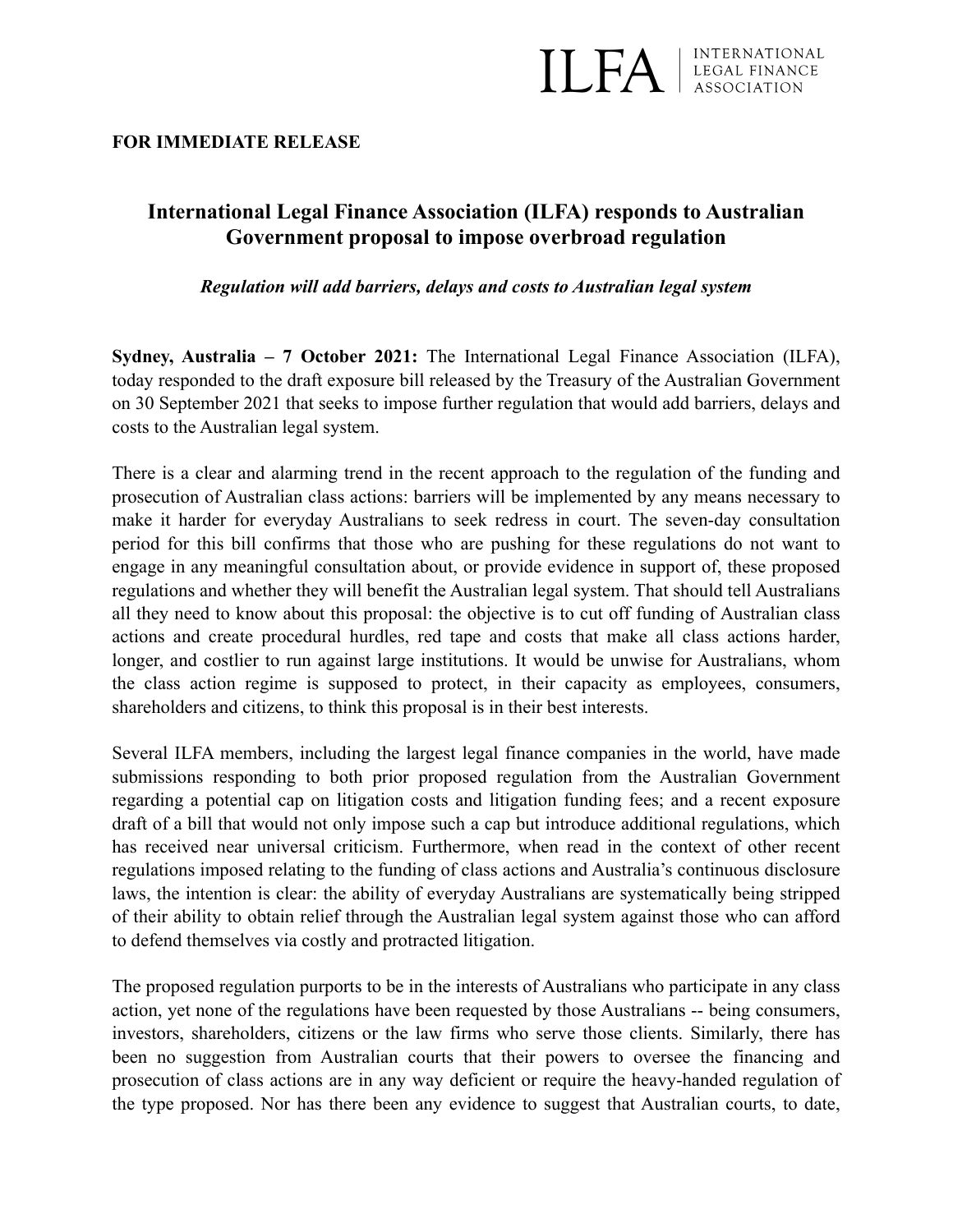

have approved settlements and/or funding agreements in a manner that is not "fair and reasonable" to all group members in class action proceedings. Rather, major corporate and insurance industry interests, led by interest groups (including foreign interest groups), have been lobbying relentlessly for more and more regulation that would only add delay and expense to the Australian legal system. In that light, there is no doubt that this proposed regulation—driven as it is by lobbying interests – is in fact not in the best interests of all Australians.

The sheer scope of the proposed additional regulatory requirements in the draft bill reads like a wish list of procedural hurdles compiled by large institutions, and those who advocate for their interests, to cut off the funding of class actions and make class actions more costly and protracted. The overbroad proposed regulations would also interfere with an individual's right to freely contract with counterparties of their choosing; alter the jurisdiction of Australian state and federal courts; and impose hurdles and significant costs associated with: (i) managing and reporting class actions as managed investment schemes; (ii) the enforceability of funding agreements; (iii) approval and variation of funding agreements; (iv) creating confusion and complications regarding the use of book building and common fund orders in class actions; and (v) mandating costly reviews of, and reporting on, funding arrangements by Court-appointed third parties.

Much like other recent regulations impacting Australian class actions, there has been no evidence provided to support the assertion that any of these proposed regulations will benefit claimants, namely consumers and other parties who have suffered harm but typically have relatively limited financial resources to seek redress. Those pushing for these overbroad regulations are well-aware that a cap will reduce both the number of Australian class actions that are filed; and the amounts that defendants need to pay to settle those that do proceed. By contrast, there has been extensive evidence submitted by stakeholders which demonstrates that the imposition of a 30% cap on the legal fees and funding fees in class actions would actually have the opposite effect – that being of eliminating funding and making many types of class actions economically unviable. Indeed, in March 2021, PwC published a report that analyzed the impact of imposing a statutory minimum return to group members using historic publicly available class action outcomes[.](#page-1-0)<sup>[1](#page-1-0)</sup> PwC found that a statutory minimum return of 70% to group members (that is, a 30% cap on fees) would mean 36% of cases would not have proceeded as the 30% cap would not have covered the litigation costs alone) and a further 91% of cases would have been adversely impacted.

<span id="page-1-1"></span>Furthermore, in addition to a proposed cap, the proposed regulation seeks to ram through a suite of other requirements, the effects of which have clearly never been properly considered and/or subject to any cost/benefit analysis. Much like the funder licensing regulations and the requirement that class actions be licensed as managed investment schemes that were imposed on funders in 2020 with no consultation, or an assessment of their potential costs and impacts (and

<span id="page-1-0"></span><sup>&</sup>lt;sup>[1](#page-1-1)</sup> PwC, *Models for the regulation of returns to litigation funders*, 16 March 2021. Omni Bridgeway commissioned the report to analyze the impact of imposing a statutory minimum return to group members.